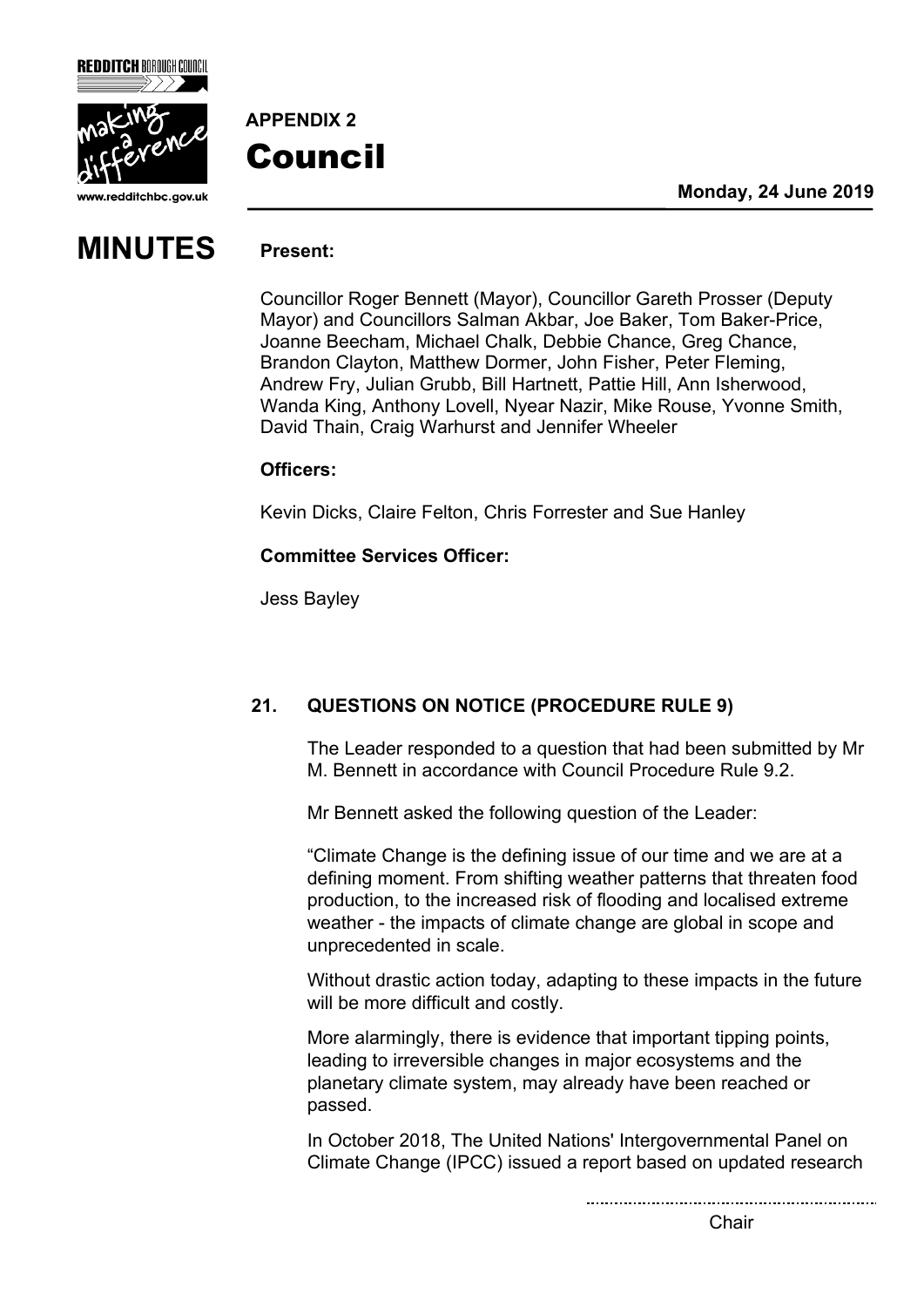## **Council** Monday, 24 June 2019

around the impacts of global warming. While previous estimates focused on estimating the damage if average temperatures were to rise by 2°C, this report shows that many of the adverse impacts of climate change will come at the 1.5°C mark.

With clear benefits to people and natural ecosystems, the report found that limiting global warming to 1.5°C compared to 2°C could go hand in hand with ensuring a more sustainable and equitable society.

Since the IPCC report was published, 85 local authorities have passed motions declaring a Climate Emergency and proposed steps to cut emissions. This has happened in councils ruled by all the major parties and has often been organised on a cross-party basis.

Is it not time that Redditch Council acted to protect the lives and property of Redditch residents by declaring a Climate Emergency and committing to a series of concrete measures designed to reduce carbon emissions to net zero as soon as possible?"

The Leader responded as follows:

"We absolutely agree with Mr Bennett that the IPCC state with high confidence that a manmade carbon dioxide increase is causing rising global temperatures, the results of which we are starting to witness.

In light of this, it is entirely appropriate for Redditch Borough Council to declare a Climate Emergency and commit to working towards the IPCC report global requirements.

The IPCC report recognises however, that this is a significant challenge, which requires action and co-operation at every level. Redditch Borough Council cannot rise to the challenge alone.

The more that Redditch Borough Council can achieve prior to 2030, the lower the risk of being locked into carbon-emitting infrastructure, having assets which become useless or devalued and having less options, with higher costs.

I have therefore asked officers to set out a Sustainability Action Plan for the council showing short medium and long-term measures to reduce emissions from our own operations, estate and contracts. Where we have no direct control, we will look at how we can work with residents and businesses through our services to help them to reduce their emissions.

Redditch Borough Council has been working on this agenda for many years and more detail can be provided to Mr Bennett after the meeting."